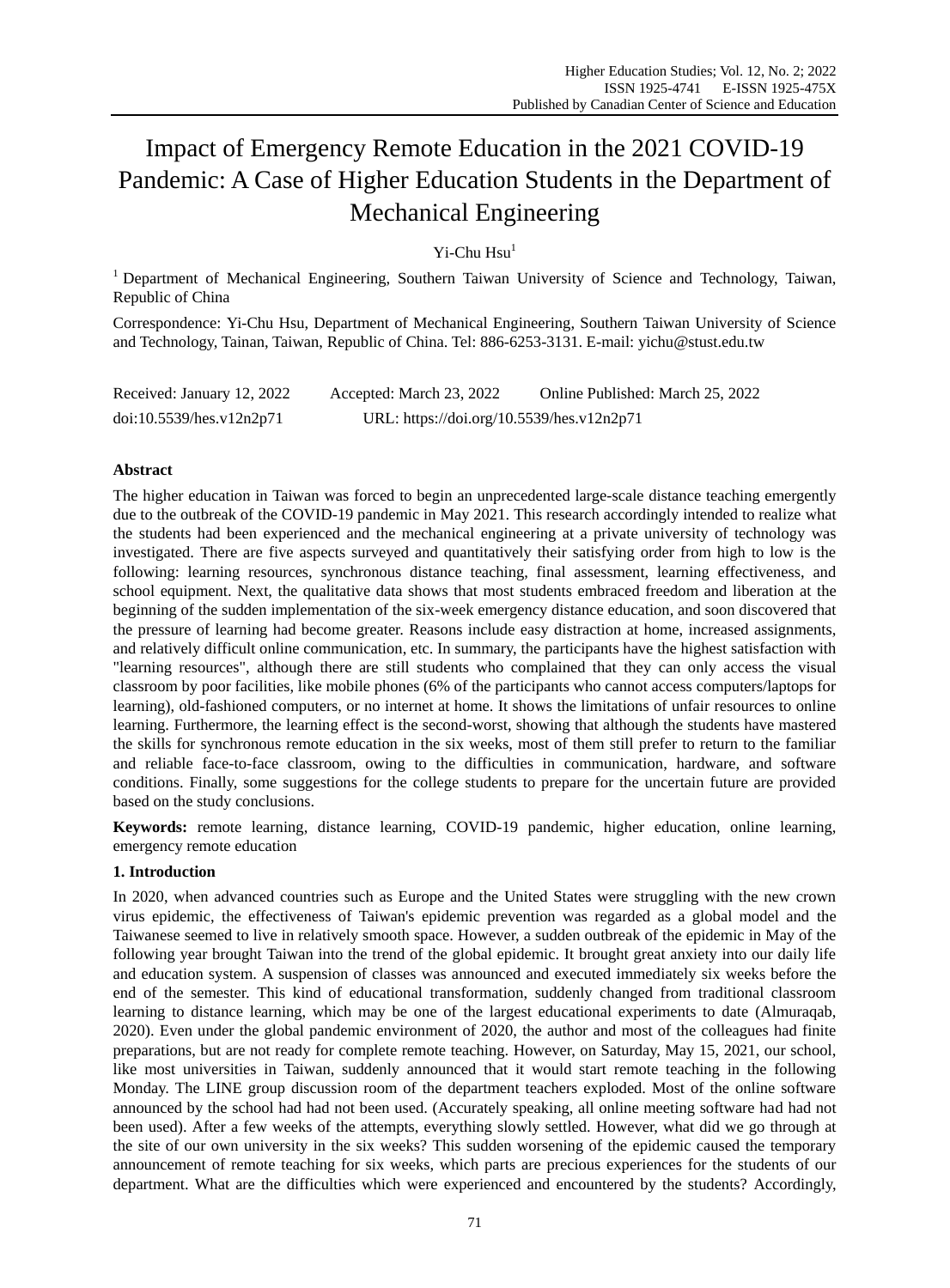three relative terms of remote learning were first explained in the next section, including emergency remote education, online learning, and distance learning. Then some works of literature were reviewed about the situations of the higher education students globally during the COVID-19 pandemic period.

# *1.1 Three Types of Remote Learning*

Emergency remote education (ERE) is a temporary change of education delivery method due to crises (for example, epidemics, wars, local conflicts, and other types of natural disasters) (Alvarez, 2020). The new coronavirus pandemic that began in 2020 requires the change of the ways of courses from the traditional classroom to distance learning. Also, many typical educational activities had to change to a new way and opened eyes to many people around the world, including online oral examinations for masters and doctoral graduates, online admissions and final exams, online academic seminars, and so on. Meanwhile, these online academic works have demonstrated that they are as effective and meaningful as the works are done in a "real" way (Strielkowski, 2020). University institutions have practiced and realized that the use of educational technology can create virtual classrooms, live lectures, online tests/quizzes or exams, file sharing, and the potential for effective communication and interaction.

Secondly, emergency remote education is not equal to online learning. Online learning is a new type of interdisciplinary field that has evolved in response to technological progress. In recent years, it has been continuously developing over time. It can quickly meet the needs of learners different from traditional and non-traditional learners and lead to open education of different scales. In the sense of the basic need and origin, online learning and the definition of emergency remote education are not the same things (Elfirdoussi et al., 2020).

Thirdly, the meanings of online learning and distance learning are more ambiguous. Distance learning is an educational situation that requires teachers and students to communicate through modern audio-visual communication technologies through a variety of educational media. Distance learning has historically been mainly to meet the needs of adult learners, who cannot spend several years studying full-time in universities. For these learners, the cost of education is too high, and for the adult learners with families, studying in another town is not always an option. Therefore, distance education is the need in remote rural areas. The corresponding online learning can be defined as the learning experience through different devices and tools (for example, mobile phones, tablets, laptops) in a synchronous or asynchronous environment. With current internet technology, students can study anywhere, interact with teachers and share their ideas with colleagues (Lassoued, Alhendawi, & Bashitialshaaer, 2020). It can be said that online learning is a new type of remote learning that can be advanced and operated after the advancement of science and technology that brings the convenience of tools.

Therefore, online courses are not a new concept or teaching method, but an extension of distance learning. Generally, it can be divided into two modes: synchronous and asynchronous. Due to the improvement of technology-driven tools, there was a global upsurge in asynchronous remote/online teaching since 2000. Many universities have built their own online courses. However, due to the gap in teaching effectiveness and the limitation of internet access, the enthusiasm gradually faded. Past studies showed that compared with 2002, teachers' enthusiasm for online teaching had gradually decreased in 2016 because more teachers had the opportunity to implement online courses when online learning was popular and found that "separation of time and location" can easily cause a transactional gap (Perry & Steck, 2019). In addition, other negative factors are also more sensitive, such as in areas with the poor network coverage. A study of higher education teachers in India found that due to problems such as network connectivity, and lack of training and personal contact, the actual benefits of virtual teaching were lower than expected, limiting the adoption and success of virtual classrooms (Arora & Srinivasan, 2020).

Based on the definitions of the three types of remote teaching described above, emergency remote education, online learning, and distance learning, this research should belong to the first one, ERE; even through the text below could alternatively use the terms of remote teaching, distance teaching and online teaching like some popular literature (Hodges, Stephanie, Barb, Trust, & Bond, 2020; Simonson, 2016).

## *1.2 Higher Education Students*

After clarifying the differences among the three types of remote learning, emergency remote education, online learning, and distance learning, this section would look at the works of literature regarding how the students in higher education coped with the 2020 coronavirus pandemic.

First, Octaberlina et al. (Octaberlina & Muslimin, 2020) used the students' perspective of EFL (English as a Foreign Language) courses to explore the obstacles and solutions in using online classrooms such as Moodle or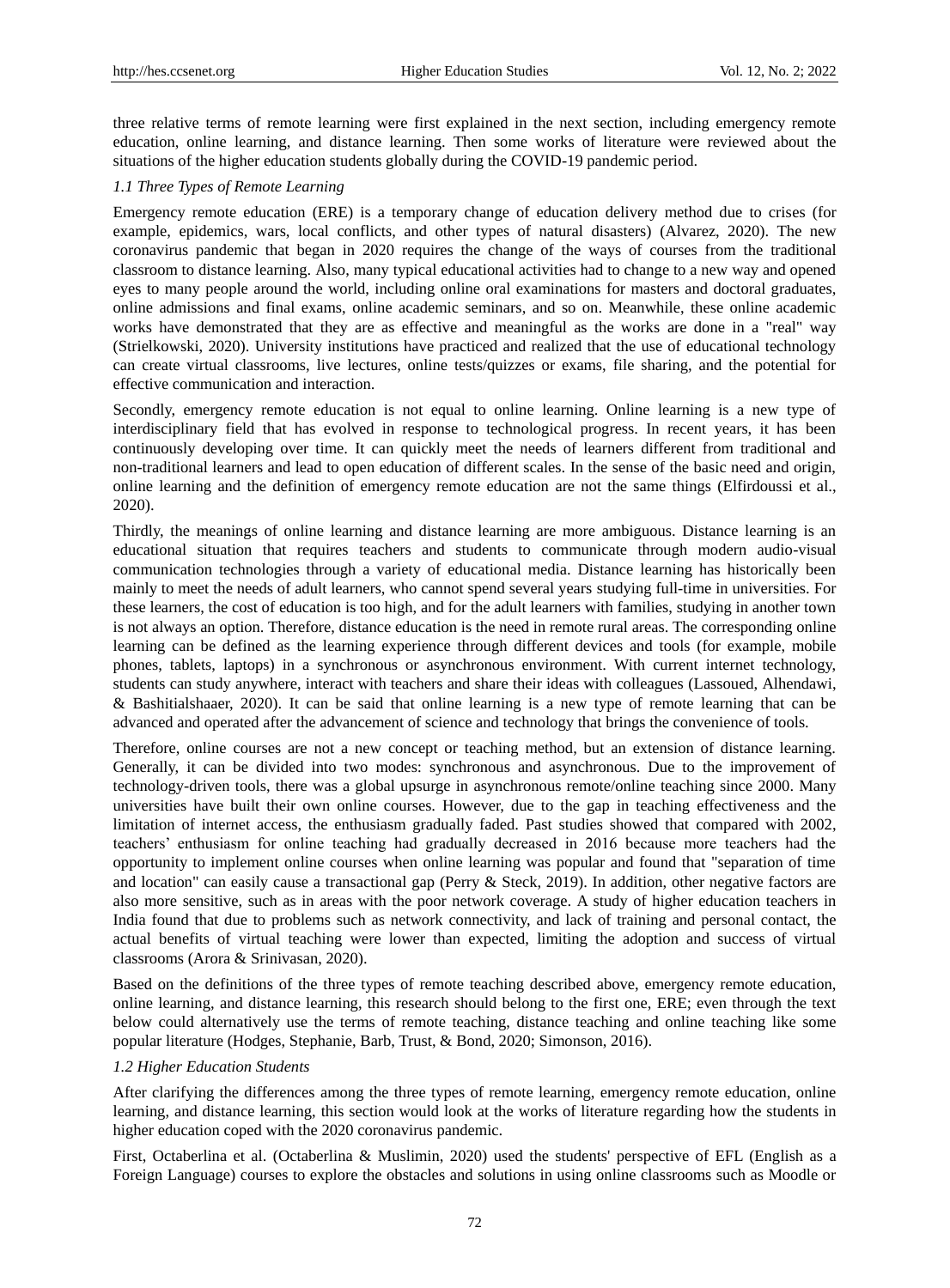Google Classroom in the coronavirus epidemic. The obstacles found in the research are 1 unfamiliar with the online learning situation; 2 technology and the internet; 3 physical barriers such as eye fatigue. The solution to obstacle 1 is to create a more personalized online learning classroom; secondly, teachers can convert videos into sound files to deal with the second obstacle; finally, the solutions to the physical obstacles, in addition to students adjusting the learning environment lighting, could have broken every hour in the class time to reduce students' overuse of their eyes.

Adnan et al. (Adnan & Anwar, 2020) emphasized that emergency remote education (ERE) has other problems for higher education, including lack of face-to-face interaction between students and teachers, response time, and lack of traditional classroom social interaction. 42.9% of students said that the lack of intramural social interaction makes it difficult to conduct group work in the distance learning mode. 50.8% of the students questioned the possibility that online learning can effectively complete the entire course. When comparing the effectiveness of traditional learning and online learning, 78.6% of students believed that face-to-face contact with teachers is important for effective learning, while the distance learning model lacks this contact (Adnan & Anwar, 2020).

Aristovnik and others conduct comprehensive and large-scale research to understand how students view the first wave of the COVID-19 crisis in early 2020 and its impact on various aspects of life around the world. The study conducted a sample survey of 30,383 students from 62 countries or regions. The results showed that students are most satisfied with the support provided by teachers and university public relations under the global lockdown and online learning transition. Nevertheless, insufficient computer skills and insight into the increase in the workload of learning make them unable to feel whether their performance in the new teaching environment has improved. The students are mainly concerned about the boredom, anxiety, and depression experienced in current life, and issues related to their future career and learning (Aristovnik, Keržič, Ravšelj, Tomaževič, & Umek, 2020). In addition, the epidemic is not fair to all students. The COVID-19 crisis has a greater impact on men, part-time students, undergraduates, applied science students, students with lower living standards, and students from underdeveloped regions (Aristovnik et al., 2020).

Taiwanese scholars such as Mo (Mo, Hsieh, Lin, Jin, & Su, 2021) investigated the factors affecting college students' willingness to continue using online learning and came to the following conclusions: (1) The easier the online learning platform is, the more students are willing to use it. (2) The ease of use and usefulness are related to the teacher's choice of platform and the degree of matching of course design and platform navigation, thereby affecting students' learning outcomes and attitudes to use. (3) Teachers' positive attitude towards teaching improves students' perceived ease of use in online learning. (4) Family support (such as parents urging students to follow the teacher's instructions to study and complete online learning tasks) is the main support for teachers' online teaching. Improving teachers' attitudes and willingness to provide online teaching will also affect students' habits, adaptation, and recognition of online learning.

Hsiao (Hsiao, 2021) recruited 18,085 students from a science and technology university in Taiwan and used baseline data from the past three academic years before COVID-19 (2016-2018) to explore the impact of course type and gender on distance learning performance. The results showed that compulsory courses are more suitable for distance learning courses, while physical courses are more suitable for elective and general education courses. The learning performance of men and women are also different: physical courses are more suitable for men, while women have no significant difference. This research showed that not all courses offered by universities are suitable for distance learning courses, and not all students are good at distance learning. Based on these results, it is recommended to establish a new teaching model for the post-COVID-19 era.

Because of the goodwill of "suspending classes and not stopping school", all departments of Taiwan Universities had to transit from physical courses to distance learning to continue the learning, including the author's school. However, will this necessity harm students? For example, during distance courses, because of lack of interaction and communication leading to student isolation, on top of the limitations of online examinations, traditional education habits, homework burden, and student time management (Tümen, 2020). Also, what about the future after the end of the distance course? Some western questionnaires for students found that even those who completed the course midway would feel anxious. How will their courses and learning outcomes be evaluated after the epidemic crisis? Compared with students who study normally, many people in the COVID-19 student population worried that they would suffer long-term adverse effects when they enter another level of study or the labor market. Higher education institutions state that they will apply admission criteria "compassionately", but it may not always be reassuring (Daniel, 2020).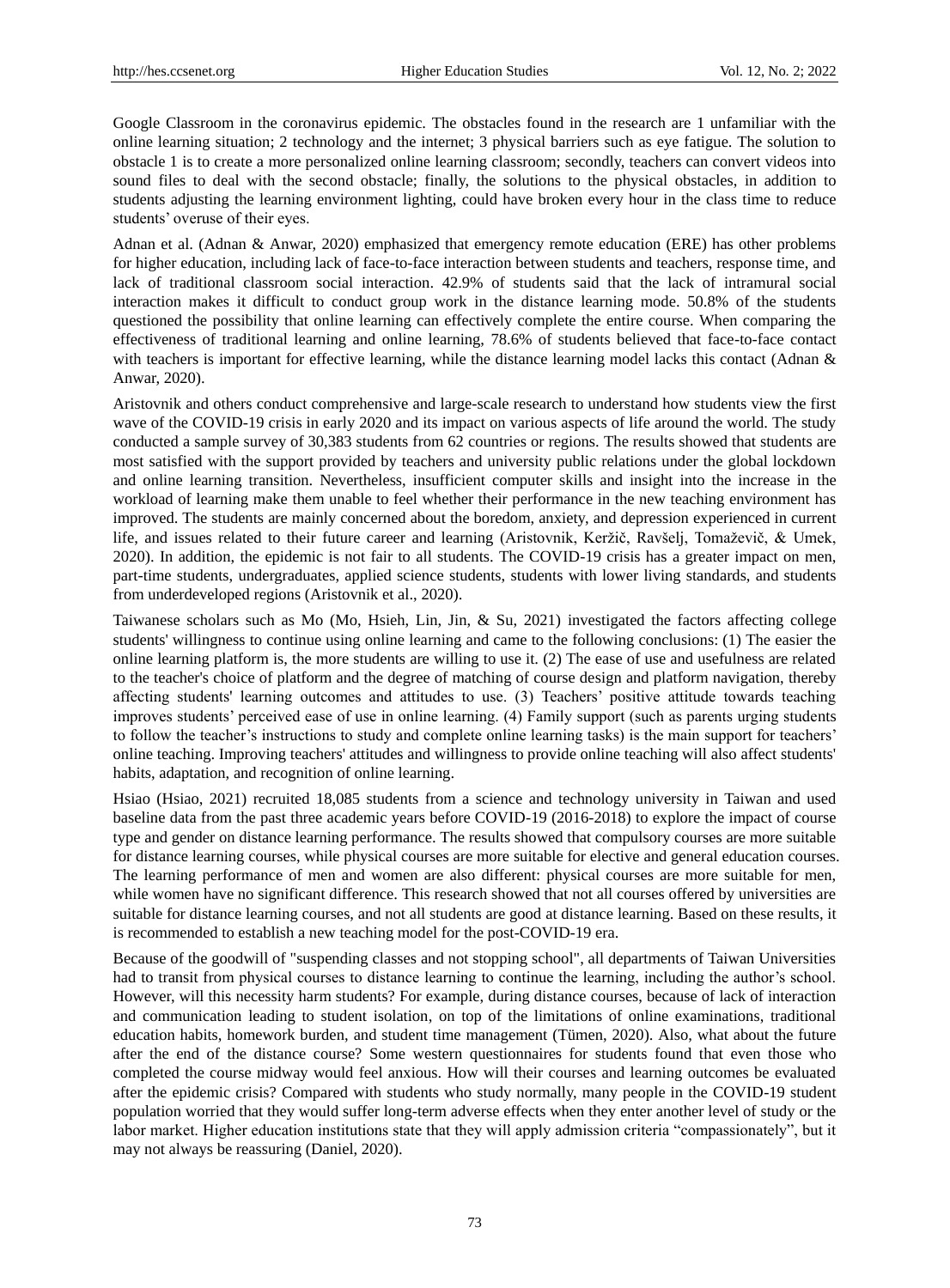#### **2. Methods**

#### *2.1 Participants*

The purpose of this research is to find out the short-term and long-term impact caused by the temporary announcement of the distance teaching for six weeks on the students of the department where the author teaches. Therefore, the research subject is the student population of the private university of science and technology where the author teaches, to understand the actual situation of emergency remote learning. There were 11 courses chosen in total, including 3 elective courses and 8 compulsory courses of the department. There are 3 classes in the first grade, 5 classes in the second grade (including 1 class of Training Department studying at night), and 2 classes in the third grade. The graduating class of the fourth grade was not included because they are not the scope of this research. The 11 classes had a total of 471 students, 23 women (5%), and 448 men (95%). The assessment methods of these 11 classes mainly include three types: written examination, written report, and oral report. The written test can be roughly divided into online written tests and FlipClass tests (FlipClass is the flipped classroom teaching platform provided by the school). Oral reports all used PPT, but they are divided into online real-time reports or oral reports handed in pre-recorded videos.

#### *2.2 Research Tools*

The data collected in the research mainly consisted of a questionnaire: six-week remote teaching student opinion survey, including both qualitative and quantitative parts. Refer to the questionnaire of Yueh, H.-P., & Liang, C. (Yueh & Liang, 2015), and convert it into questions suitable for the students of the department, and then cross-check the appropriateness, accuracy, and needs of the questions with each course instructors to establish a questionnaire dedicated to each class. The questionnaire is divided into six aspects, including 1. school equipment resources, 2. teaching resources, 3. synchronous remote teaching, 4. final course assessment, 5. learning effectiveness, and 6. others. The quantitative topic is a six-point scale. The Cronbach's α values for the quantitative data of the aspect 1 to 5 are .912 (7 items), .881 (4 items), .925 (7 items), .830 (4 items), .861 (5 items) respectively by SPSS reliability statistics. It shows that the  $\alpha$  values of the questionnaire range from good (higher than 0.8) to excellent (higher than 0.9). The questionnaire was filled out online, and the student opinion survey was filled out after the end of the corresponding course final evaluation (in the week 17-18 of the semester). Most questions are closed, and some are open to collect students' ideas and suggestions on the temporary implementation of the six-week online course. This registered questionnaire was also used to facilitate some follow-up interviews for the participants to clarify some issues for a few ambiguous qualitative answers. Quantitative data were analyzed using narrative statistics, Pearson correlation analysis, and independent t test. The student questionnaire was administered to 11 classes, the total number of students was 471, and 378 completed the form, reaching 80% of the questionnaire completion rate. Excluding 22 people who missed or incompletely filled in the questions, the valid questionnaire is 356, which is 76% of the number of students taking the course.

#### **3. Results and Discussion**

This section is divided into the quantitative and the qualitative results of students' opinions. The results and analytical details are discussed next.

## *3.1 Quantitative Results*

There are 30 common items in the six-week distance teaching student questionnaire, which are divided into 6 major items, including school equipment resources, teaching resources, synchronous remote teaching, final assessment, learning effectiveness, and others. There are 356 valid questionnaires. The average value and standard deviation of the first 5 items are 4.47 and 1.16. The average values from high to low are teaching resources (4.81), synchronous distance teaching (4.79), final assessment (4.46), learning effectiveness (4.28), school equipment resources (4.22). It is worth mentioning that the teaching resources not only have the highest average value of 4.81, but also the lowest standard deviation of 1.10, which shows that students are quite affirmative of teaching resources (including instructors, course notices, and website materials). Quantitative data for all questions are compiled in Table 1.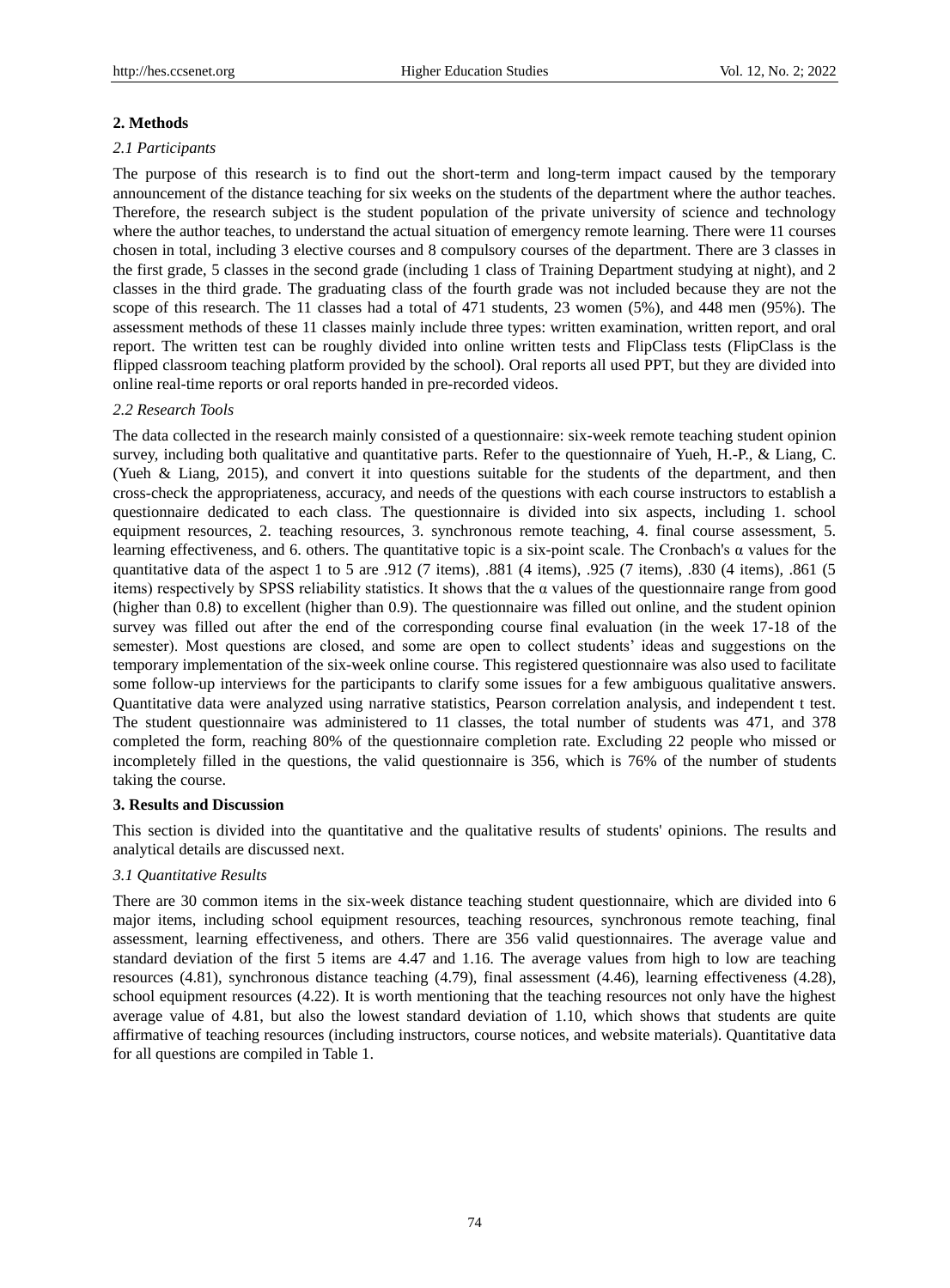| Aspects                                             | <b>Ouestions</b>                                                                                                                                      | Mean  | S.D.  |
|-----------------------------------------------------|-------------------------------------------------------------------------------------------------------------------------------------------------------|-------|-------|
| with the following school<br>1. Satisfaction        | 1.1 Campus environment safety                                                                                                                         | 4.34  | 1.15  |
| equipment resources during the 6-week distance      | 1.2 Parking lot planning                                                                                                                              | 3.94  | 1.24  |
| learning                                            | 1.3 Facility maintenance level                                                                                                                        | 4.09  | 1.25  |
|                                                     | 1.4 School dining restaurant                                                                                                                          | 4.04  | 1.19  |
|                                                     | 1.5 Library resources                                                                                                                                 | 4.47  | 1.19  |
|                                                     | 1.6 Other online systems                                                                                                                              | 4.22  | 1.26  |
|                                                     | 1.7 The overall evaluation score of the school                                                                                                        | 4.44  | 1.03  |
|                                                     |                                                                                                                                                       | 4.22  | 1.19  |
| 2. Satisfaction with the following teaching         | 2.1 Remote teaching hardware                                                                                                                          | 4.66  | 1.15  |
| resources of the course during the 6-week distance  | 2.2 The instructor                                                                                                                                    | 4.96  | 1.04  |
| learning                                            | 2.3 Notification of the course                                                                                                                        | 4.81  | 1.12  |
|                                                     | 2.4 Website teaching materials                                                                                                                        | 4.81  | 1.09  |
|                                                     |                                                                                                                                                       | 4.81  | 1.10  |
| 3. Please refer to the synchronous remote teaching  | 3.1 The teacher tried to interact with remote students.                                                                                               | 4.97  | 1.03  |
| (the teacher teaches classmates online), the degree | 3.2 Teachers answered questions online well.                                                                                                          | 4.98  | 1.07  |
| of agreement of the following sentence              | 3.3 The teacher paired attention to the learning reaction of remote<br>students.                                                                      | 4.87  | 1.14  |
|                                                     | 3.4 The synchronous remote teaching materials were designed<br>appropriately.                                                                         | 4.83  | 1.07  |
|                                                     | 3.5 Website teaching materials and online learning activities were<br>designed appropriately                                                          | 4.86  | 1.04  |
|                                                     | 3.6 The content planning of the course website was well organized.                                                                                    | 4.82  | 1.09  |
|                                                     | 3.7 I love synchronized remote teaching.                                                                                                              | 4.19  | 1.44  |
|                                                     |                                                                                                                                                       | 4.79  | 1.13  |
| 4. Compared to the previous physical final course   | 4.1 The assessment method was fair to all students.                                                                                                   | 4.78  | 1.13  |
| assessment, this final assessment of this semester  | 4.2 The questions were very simple.                                                                                                                   | 3.68  | 1.19  |
| is                                                  | 4.3 I could easily implement the assessment method.                                                                                                   | 4.54  | 1.23  |
|                                                     | 4.4 It could measure my real subject ability.                                                                                                         | 4.32  | 1.19  |
|                                                     |                                                                                                                                                       | 4.46  | 1.19  |
| 5. The learning effect of this distance course      | 5.1 I have learned practical application skills from this course.                                                                                     | 4.40  | 1.18  |
|                                                     | 5.2 Let me expand the ability of the original professional field.                                                                                     | 4.51  | 1.11  |
|                                                     | 5.3 I think synchronous remote teaching can replace traditional<br>courses.                                                                           | 3.83  | 1.43  |
|                                                     | 5.4 Compared with physical classroom courses, my learning<br>effectiveness was high during the 6 weeks of distance teaching.                          | 4.13  | 1.06  |
|                                                     | 5.5 Compared with physical classroom courses, my learning "will"<br>was high during the 6 weeks of distance teaching.                                 | 4.21  | 1.20  |
|                                                     |                                                                                                                                                       | 4.28  | 1.20  |
| 6. Others                                           | 6.1 This course, when I was in the physical classroom, the                                                                                            | 78.23 | 15.82 |
|                                                     | percentage of my attention to the course (0 means not listening at all,<br>100 means listening to the teacher totally when I was in the<br>classroom) |       |       |
|                                                     | 6.2 This course, the current online course, the percentage of my<br>attention to the course.                                                          | 77.29 | 16.45 |
|                                                     | 6.3 Percentage of semester grade ranking*                                                                                                             | 44.98 | 26.91 |

#### Table 1. Integration of the quantitative data of the six-week distance education student questionnaire

\* It is not a question in the questionnaire, but the final grades provided by the instructor at the end of the semester, and then converted into a percentage of the ranking of the whole class (the lowest grade of the whole class is 100% in the ranking)

The following is an analysis of each aspect. Among the 5 aspects Students' opinions, "1. school equipment resources" got the lowest satisfaction. Among the 7 school equipment resources, "1.5 library resources" was the highest at 4.47, and "1.2 parking lot planning" was the lowest at 3.94. This was consistent with the qualitative questions, and quite a few students mentioned parking lot problems. For example, when the school suddenly closed, a large number of parents rushed to the dormitory to pick up the students home, causing chaos in the traffic flow. Next, "2. teaching resources" got the highest satisfaction for the students among the five projects. "2.2 the instructor" had the highest 4.96, while "2.1 remote teaching hardware" (such as mobile phones, computers, or tablets) was the lowest 4.66. This result of high satisfaction with teaching resources and teachers is comparable to the comprehensive and large-scale research conducted by Aristovnik and others (Aristovnik et al., 2020). It shows the supports for ERE (for example, providing sufficient and sufficient information about examinations or examination procedures during a crisis) were high satisfied (Aristovnik et al., 2020). It further proves that teaching staff and support staff play a key role in maintaining student satisfaction with the university.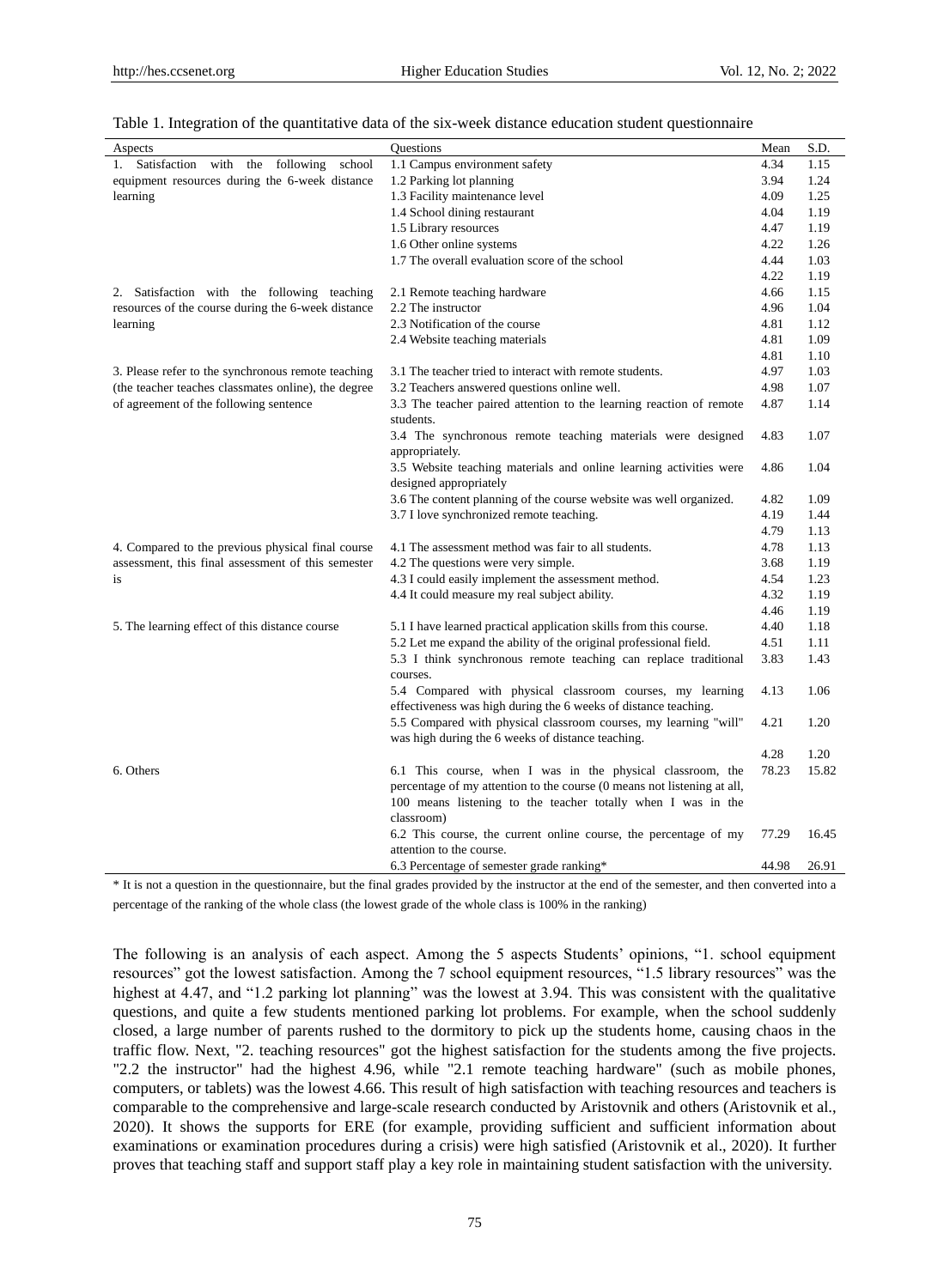In the second-highest satisfaction aspect "3. synchronous remote teaching", "3.2 teachers answering questions online" was the highest at 4.98, and "3.7 I love the synchronous remote teaching" was the lowest at 4.19; for "4. final assessment" implemented during remote teaching, "4.1 The evaluation method was fair" had the highest evaluation of 4.78, and "4.2 The question was very simple" got the lowest of 3.68, indicating that the tested students generally accept the fairness of the evaluation method, and do not agree the assessments easier in the distance learning. Another indicator question is "4.4 It could measure my real subject ability", which is 4.32 lower than the average.

In "5. learning effectiveness", "5.2 Let me expand the ability of the original professional field" had the highest degree of approval (4.51), "5.3 I think synchronous remote teaching can replace traditional courses" was the lowest 3.83, and another issue worthy of attention is "5.4 Compared with physical classroom courses, my learning effectiveness was high" with a low average of 4.13, which is also lower than the average. This result is consistent with most research results. For example, a survey of 15 universities in Morocco by El Firdoussi found that compared to online courses, most (69.65%) students prefer face-to-face teaching (Elfirdoussi et al., 2020); During the COVID-19 pandemic, Yilmaz Ince et al. conducted a study on students from the Isparta University of Applied Sciences in Turkey. They found in 1011 survey questionnaires that when comparing traditional education with distance education, they determined that traditional education is more efficient (Yilmaz Ince, Kabul, & Diler, 2020). Lassoued (Lassoued et al., 2020) believes that the students interviewed are less motivated for distance learning, and because of the lack of classroom interaction and direct (traditional) learning, students have difficulties in understanding certain subjects and indicate the rejection to the distance learning system. From his point of view, students' resistance to distance learning shows that they lack understanding of the importance of distance learning in higher education. However, the opposite result was shown in a study by the University of Dubai, where 55% of students prefer distance learning. The analysis shows that 26% of students are willing to learn 100% online, while 49% of most students support learning through a blended learning system that combines online and classroom learning (Almuraqab, 2020).

Finally, in the aspect of "6. Others", there is no significant difference between students' self-evaluation in 6.1 physical and 6.2 online course attendance percentages (78%, 77%). The average "6.3-semester grade percentage" is 44.98% instead of 50. %, showing that there are slightly more students who are in the top half of the semester's grades, fill out this questionnaire.

To understand the overall satisfaction of the questionnaire, the average score of each item is divided into five levels: low, medium-low, medium, medium-high, and high. A five-point system is adopted for scoring. The value of each interval is 5/5=1, and the degree of difference is: (1) 1 to less than 2 points for "low degree" performance; (2) 2 to less than 3 points "Medium to low level" performance; (3) 3 to less than 4 is classified as "moderate" performance; (4) 4 to less than 5 is classified as "medium to high level" performance; (5) 5 or more is classified as "high" performance Degree" performance. Results The quantitative analysis of the average of the questionnaire in five levels is shown in Table 2.

Table 2. The Performance of a Six-Point Scale and the Numbers of the Means of the Aspects and Items within the Performance

| Performance | Value Range           | Numbers of Aspects | Numbers of items (Percentage) |
|-------------|-----------------------|--------------------|-------------------------------|
| Low         | From 1 to less than 2 |                    |                               |
| Medium-low  | From 2 to less than 3 |                    |                               |
| Medium      | From 3 to under 4     |                    | $3(10\%)$                     |
| Medium-high | From 4 to under 5     |                    | $26(90\%)$                    |
| High        | 5 points or higher    | O                  |                               |
| Total       |                       |                    | 29(100%)                      |

Overall, the students do not have low, medium-low, or high satisfaction items, but 90% of the items are medium-high satisfaction, 10% of the items fall into the medium satisfaction, plus the average of all quantitative questions of 4.47, medium-high level. It indicates that the students are satisfied with the six-week distance education generally. In addition, among the 5 aspects, the students are most satisfied with the teaching resources provided by teachers during the six weeks. They also have the second-highest satisfaction with the status of synchronous remote teaching. They affirm the fairness of the final assessment but feel that the questions of the final assessment were not simpler because of distance teaching. Satisfaction with the learning effect of distance courses is lower than the overall average, and it is especially not believed that synchronous distance teaching can replace traditional courses. Finally, from the physical course to the online course, students self-evaluated that there is little difference in the percentage of attending classes.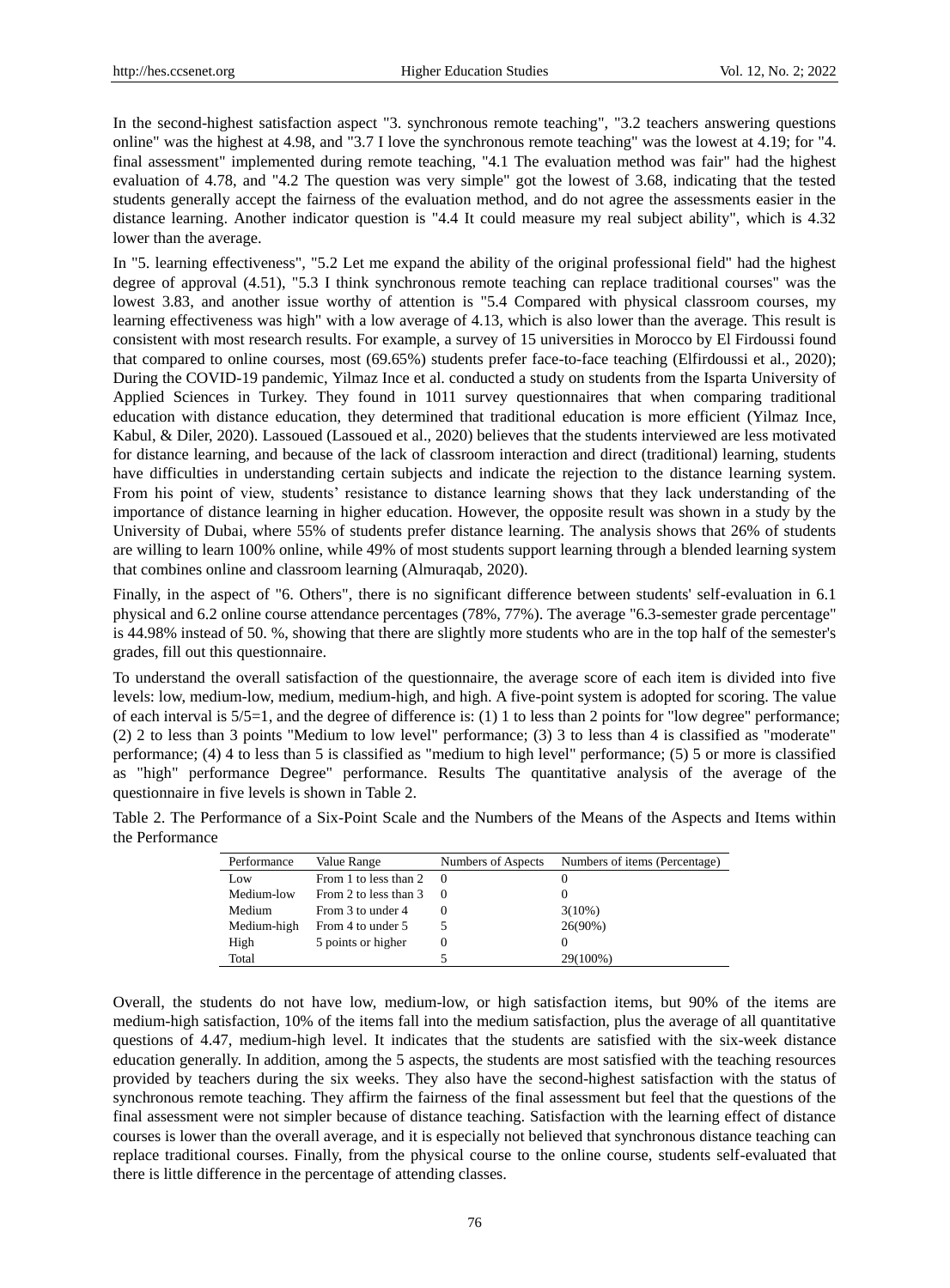#### 3.1.1 Pearson Correlation Analysis

Pearson's correlation analysis was done on a total of 31 quantitative questions from 29 6-level and 2 percentile student quantitative questions. The following will explain the numerical analysis of three topics: students' satisfaction with the instructor, learning effectiveness from students' point of view, and final grade ranking.

During the 6-week distance teaching period, the tested students' "2.2 the instructor " was correlated from high to low as the following: "2.4 website teaching materials", "2.3 notifications of the course ", "3.5 website materials and online learning activities", "3.2 Teachers answering questions online" and "3.6 the content planning of the course website. " These five items demonstrated high positive correlations to the satisfaction of the instructor with the values greater than .7, and their Pearson correlations were .81, .74, .71, .70, .70, as listed in Table 3. As a result, the instructors probably could pay more attention to these items to make students more satisfied.

| Table 3. Correlation Statistics of "2.2 the instructor" Satisfaction in the Questionnaire |  |  |
|-------------------------------------------------------------------------------------------|--|--|
|-------------------------------------------------------------------------------------------|--|--|

|                         |                              | 2.3 notifications<br>of the course | 2.4 website<br>teaching | 3.2 Teachers<br>answering questions | 3.5 website materials<br>and online | 3.6 the content<br>planning of |
|-------------------------|------------------------------|------------------------------------|-------------------------|-------------------------------------|-------------------------------------|--------------------------------|
|                         |                              |                                    | materials               | online                              | learning activities                 | the course website             |
| $2.2$ the<br>instructor | Pearson<br>correlation       | $.742**$                           | $.810**$                | $.702**$                            | $713**$                             | $.702**$                       |
| satisfaction            | Significance<br>(two-tailed) | .000                               | .000                    | .000                                | .000                                | .000                           |

\*\* The correlation is significant at the 0.01 level (two-tailed)

During the 6-week distance teaching, the five items in the aspect "5. learning effectiveness" of the questionnaire all had a moderate correlation with each other. For example, they agreed that "5.3 synchronized distance teaching can replace traditional courses" had the highest correlation to the self-assessment of "5.1 learning practical application skills" and "5.2 expanding the ability in the original professional field", with a moderate correlation of .54 and .51. In addition, there is a high correlation value of .79 between "5.1 learning practical application skills" and "5.2 expanding the ability of the original professional field." There is also a high correlation value of .75 between "5.4 learning effectiveness" and "5.5 learning willingness", as listed in Table 4.

Table 4. Correlation Statistics of "5. learning effectiveness"

|     | 5.1 I<br>have learned<br>practical<br>application<br>skills from this course. | 5.2 Let me expand the<br>ability of the original<br>professional field. | 5.3 I think synchronous<br>teaching<br>remote<br>can<br>replace<br>traditional | 5.4 learning<br>effectiveness | 5.5<br>Willingness<br>to learn | 5.1 I have learned<br>practical application<br>skills<br>this<br>from |
|-----|-------------------------------------------------------------------------------|-------------------------------------------------------------------------|--------------------------------------------------------------------------------|-------------------------------|--------------------------------|-----------------------------------------------------------------------|
|     |                                                                               |                                                                         | courses.                                                                       |                               |                                | course.                                                               |
| 5.1 | Pearson correlation                                                           |                                                                         | .769**                                                                         | $.540**$                      | $.511**$                       | .459**                                                                |
|     | Significance<br>(two-tailed)                                                  |                                                                         | .000                                                                           | .000                          | .000                           | .000                                                                  |
| 5.2 | Pearson correlation                                                           | $.769**$                                                                |                                                                                | $.505**$                      | $.545**$                       | $.463**$                                                              |
|     | Significance<br>(two-tailed)                                                  | .000                                                                    |                                                                                | .000                          | .000                           | .000                                                                  |
| 5.3 | Pearson correlation                                                           | $.540**$                                                                | $.505**$                                                                       |                               | $.575***$                      | $.536**$                                                              |
|     | Significance<br>(two-tailed)                                                  | .000                                                                    | .000                                                                           |                               | .000                           | .000                                                                  |
| 5.4 | Pearson correlation                                                           | $.511**$                                                                | $.545**$                                                                       | $.575***$                     |                                | $.750**$                                                              |
|     | Significance<br>(two-tailed)                                                  | .000                                                                    | .000                                                                           | .000                          |                                | .000                                                                  |
| 5.5 | Pearson correlation                                                           | $.459**$                                                                | $.463**$                                                                       | $.536**$                      | $.750**$                       |                                                                       |
|     | Significance<br>(two-tailed)                                                  | .000                                                                    | .000                                                                           | .000                          | .000                           |                                                                       |

\*\* The correlation is significant at the 0.01 level (two-tailed)

Next, are there items related to the objective "6.3-semester grade ranking percentage" in the student questionnaire self-evaluation? Among the 30 items, the only significant things are the two numbers of "percentage of lectures in the classroom" and "percentage of online courses" with a low degree of negative correlation. It shows that the students with lower grades have a lower attendance rate. In other words, those with higher grades have higher attendance percentages, but there is only a low degree of correlation. However, there is no statistically significant correlation between semester grades and students' recognition of teachers, teaching materials, learning effectiveness, willingness, etc. In addition, the correlation between the percentage of classroom and online lectures is .67, showing that there is still considerable consistency for their attention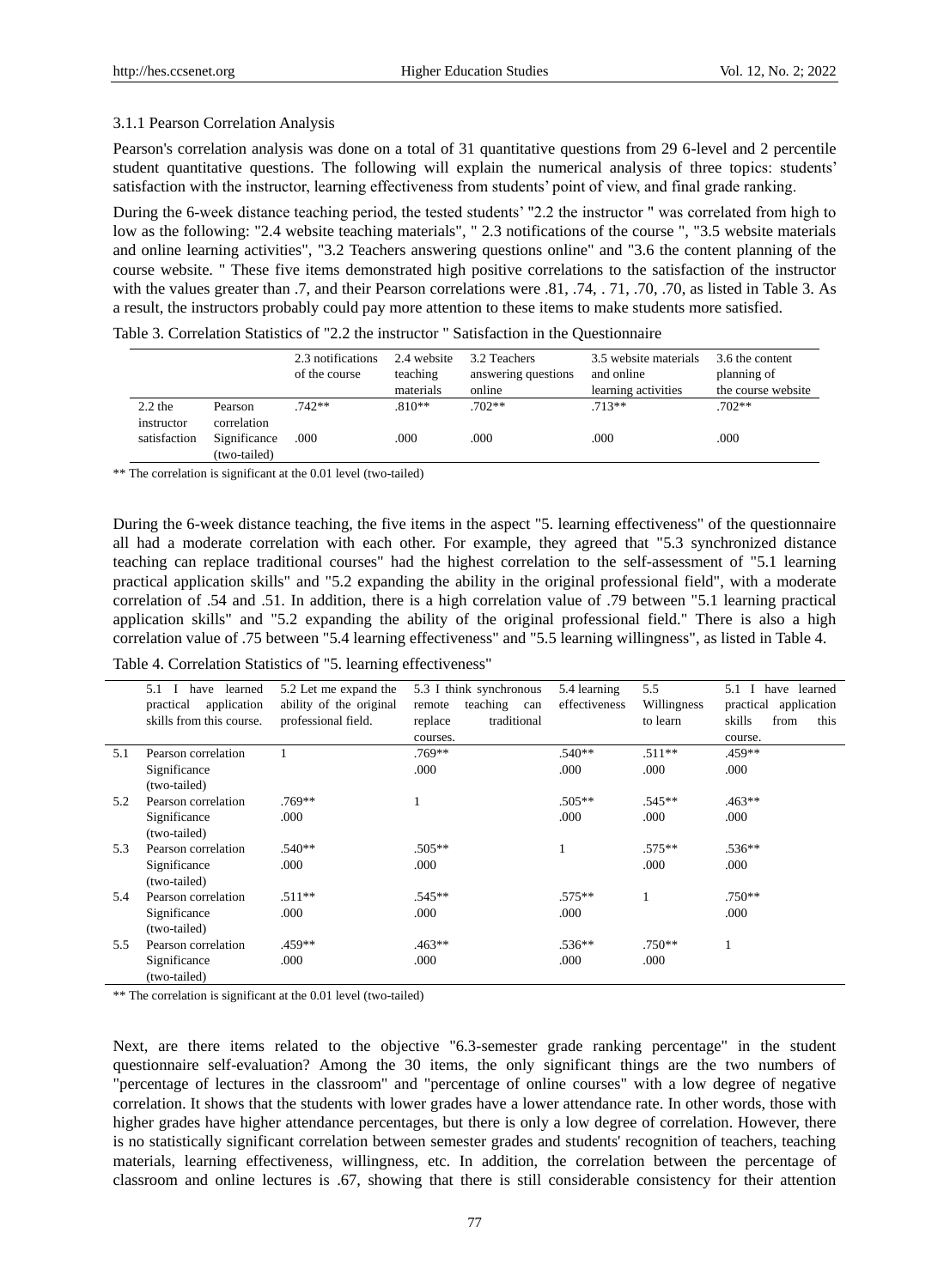between physical and online learning, as listed in Table 5.

| Table 5. Correlation Statistics of "6. others" |  |
|------------------------------------------------|--|
|------------------------------------------------|--|

|     |                           | 6.1 Attention percentage  | 6.2 Attention percentage | 6.3 Percentage of semester |
|-----|---------------------------|---------------------------|--------------------------|----------------------------|
|     |                           | in the physical classroom | for online courses       | grade ranking              |
| 6.1 | Pearson correlation       |                           | $.672**$                 | $-212**$                   |
|     | Significance (two-tailed) |                           | .000                     | .000                       |
| 6.2 | Pearson correlation       | $672**$                   |                          | $-184**$                   |
|     | Significance (two-tailed) | .000                      |                          | .000                       |
| 6.3 | Pearson correlation       | $-212**$                  | $-184**$                 |                            |
|     | Significance (two-tailed) | .000                      | .000                     |                            |

\*\* The correlation is significant at the 0.01 level (two-tailed)

This section of the quantitative results provides the following details:

- (1) Students' satisfaction with instructors is highly positively correlated with the following items in order: "website teaching materials", "course notifications", "online learning activities", "teachers answering questions online", and "course website planning".
- (2) The five questions of "learning effectiveness" have a moderately positive correlation with each other.
- (3) "Semester grade ranking" only shows a low degree of negative correlation with the two numbers of "percentage of the attention to the lectures in the classroom" and "percentage of the attention to the lectures of online courses". In other words, those with high grades have a high percentage to pay attention to the class materials either in a real or visual classroom, but there is only a low degree of correlation. However, there is no statistically significant correlation with the degree of identification with either the satisfaction to the instructor, teaching materials, learning effectiveness, willingness, etc.
- (4) The correlation between the classroom and online lecture attendance percentage is .67, showing considerable consistency.

## *3.2 Qualitative Results*

This section analyzes the qualitative results of students' opinions and outlines the students' state and mood on the remote learning scene. First, it can be expected that at the very beginning, most of the students were delighted. For example, a second-degree master student, who had completed all courses, told the author regrettably: My courses were completed in the last semester, therefore I haven't had the chance to "play" the distance learning this time. In the past, students had to sit in the classroom obediently without freedom and to follow many requirements from the instructor. Now, the online course has changed the situation. As long as students hide behind the screen, instructors will not know what they are doing, whether they do attend the class, or not. At first glance, the students do feel that it is like coming to heaven on earth. The following is the student's narrative:

- In remote teaching, the teacher can't see what the students are doing, and even if they ran to sleep immediately after roll call, and just keep the online meeting on without their participation. [E090]

- It's great to stay at home. [F075]

The narrative of E090 echoes the experience of many teachers. Many teachers said that when the online course was over, there were still many students who were not offline and hang in the online meeting room of Teams or Google Meet. However, online learning seems less stressful, most smart students quickly figured that something is wrong. They found that more learning pressure returns to the students themselves in fact:

- I think this kind of teaching method should be very self-disciplined, otherwise, it is easy to oversleep, and therefore I still hope to go back to school. [C044]

Except for a few students who were probably blind about their learning situation, of course, there are still some fans of online courses. Such as otaku and people with social fears are still in favor of online learning.

- It's great not to face the crowd. Because there is no social pressure, the overall learning efficiency is improved by remote learning. [I905]

Basically, the sudden implementation of six-week distance teaching seems free and liberating. In fact, for most college students, the pressure on learning has increased. The following three aspects are used to explore students' learning reality according to the qualitative responses: distraction or concentration, increased homework, online communication.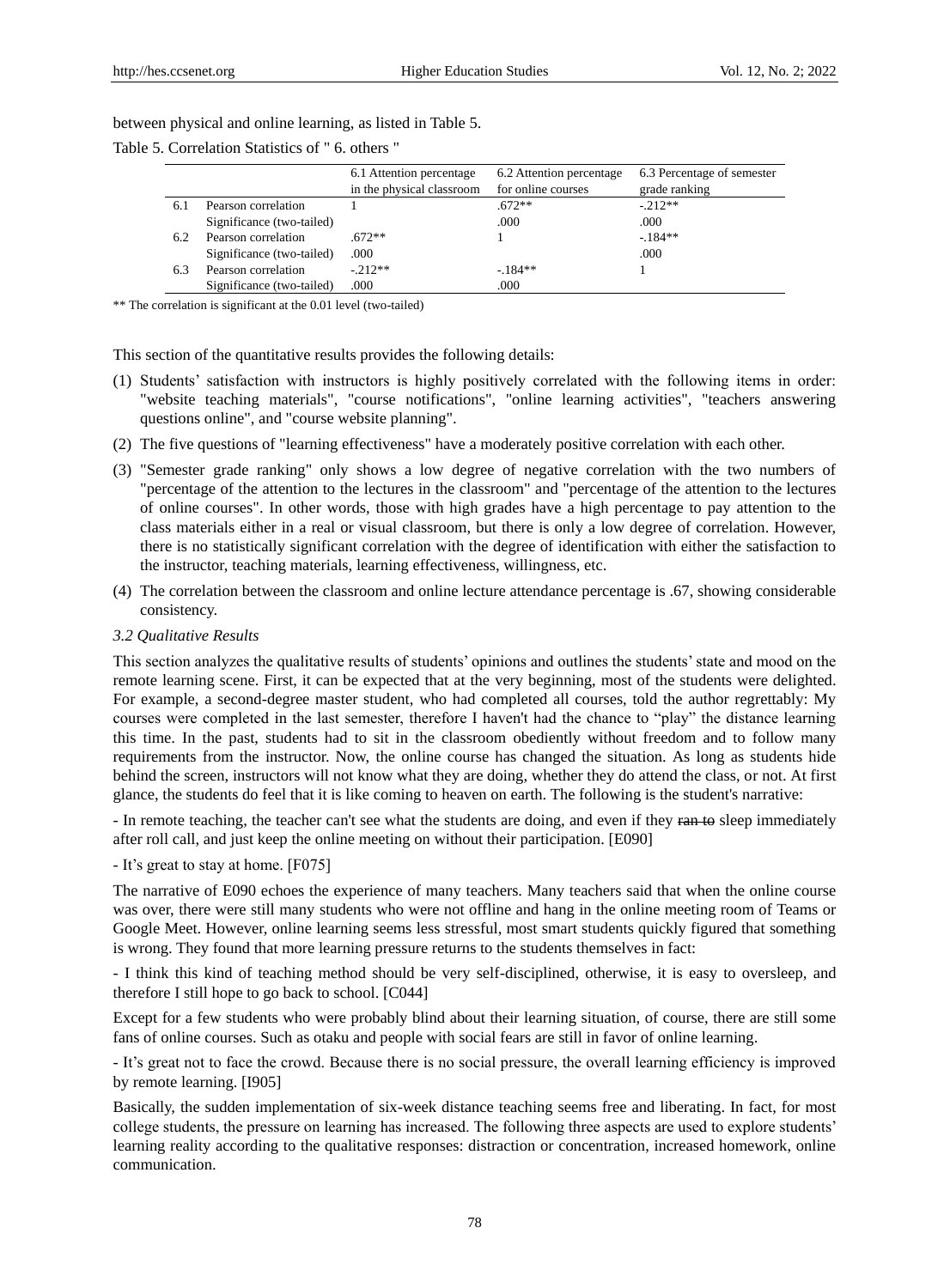#### 3.2.1 Distraction or Concentration-a Challenge to Student Self-discipline

Among the 356 student questionnaires, there were 50 qualitative responses related to distraction/concentration issues, which can be regarded as the most concerning statements in the student's self-reports. Table 6 shows their statements and the quantified number of responses sorted by distraction or concentration. It demonstrated that many students in different classes felt that online courses are less effective because they are easier to be distracted. There are 43 distraction-related narratives, accounting for 86% of this category. On the contrary, there are 7 students (14%) who said that free time and space make them more attentive.

Table 6. The students' self-reports about distraction/concentration

|               | <b>Student's Statement</b>                                                                                                                                                                 | <b>Total Number</b> |
|---------------|--------------------------------------------------------------------------------------------------------------------------------------------------------------------------------------------|---------------------|
|               |                                                                                                                                                                                            | Percentage          |
| Distraction   | -No one can control me and it makes me sleepy. [G067]                                                                                                                                      | 43                  |
|               | -Unable to concentrate in online class due to a lot of temptation, which makes the content of the course<br>even more ignorant [A006]                                                      | 86%                 |
|               | -Some factors need to be overcome to concentrate on the online course, and I feel more tired than the<br>physical class. [1066]                                                            |                     |
| Concentration | Because the distance teaching teacher does not necessarily look at the learning condition of the                                                                                           |                     |
|               | students, and the students do not know the teacher's assessment method. Therefore, we are a little<br>nervous and it instead makes the students more active to listen to the class. [1017] | 14%                 |
|               | When I go to school, I may be lazy even to look at the blackboard. But at home, because I use a<br>computer for class, it is more proficient to use a computer for class [1057]            |                     |
|               | Long-distance traveling time between the home and classroom can be saved for me. It makes me feel                                                                                          |                     |
|               | that the whole day of courses was not too tight, and I can face the class in a relaxed mood, which can                                                                                     |                     |
|               | relatively improve my concentration. [F027]                                                                                                                                                |                     |

Overall, the reasons for the distraction are the temptation and uncontrollability of homeschooling. When extra energy is required for the students to be self-disciplined, it makes online learning more tiring. At the same time and space, those who are attentive to the online course said: 1. We are not under control, because we have the right to choose (we can choose to listen to a class or hang up online). Hence, the self-discipline is improved; 2. Without traffic labor and energy consumption, there is more time and energy to concentrate on studying. In short, the big challenge for most students at distance learning is personal self-discipline, but for self-disciplined students, it is a free and time-saving choice. In addition, from the fact that the percentage of class attendance in the student self-assessment in the previous section has not changed due to the transition to online, it can be imagined that our students must make considerable efforts to avoid distractions. Strielkowski (Strielkowski, 2020) also proposed that even those young people who do not have much time in "real life" and prefer to play video games or interact with others on social networking platforms admit that they are more willing to spend time in real classrooms and classes in the university. Sometimes this is just a feature of habit, but usually this can be attributed to the difficulties of personal time management and procrastination when students study online at their comfortable homes. Another researcher also stated Hsiao (Hsiao, 2021) that the key to online learning is that learners have a higher level of autonomy. It's agreeable to the statements of the self-disciplined students in this study. Accordingly, due to the lack of teacher supervision, online learners must be able to start learning on their own. Therefore, if schools want to implement online learning in the future, they must enhance students' autonomous learning ability to promote effective learning. Finally, in addition to self-discipline in learning to overcome distractions, Daniel (Daniel, 2020) warned that if families are confined to their homes due to COVID-19, parents, and guardians may be deeply anxious about their financial prospects, so studying at home is not easy, especially for under motivated learners. These families often lack the equipment and connections that affluent families take for granted, making the situations of ERE even more complicated.

3.2.2 Increase in Homework

On top of the self-discipline challenge to the students themselves, the reasons for the increased pressure of study also include that many students mentioned that the teacher assigned more homework, such as:

- After distance teaching, homework is given to almost every class every week. [A033]

- There are more Reports and online exams. [B099]
- More homework for all subjects [D096]
- Schoolwork pressure suddenly increased very much. [F004]
- Poor efficiency, but flexible class time, saving school time, but more homework [G118]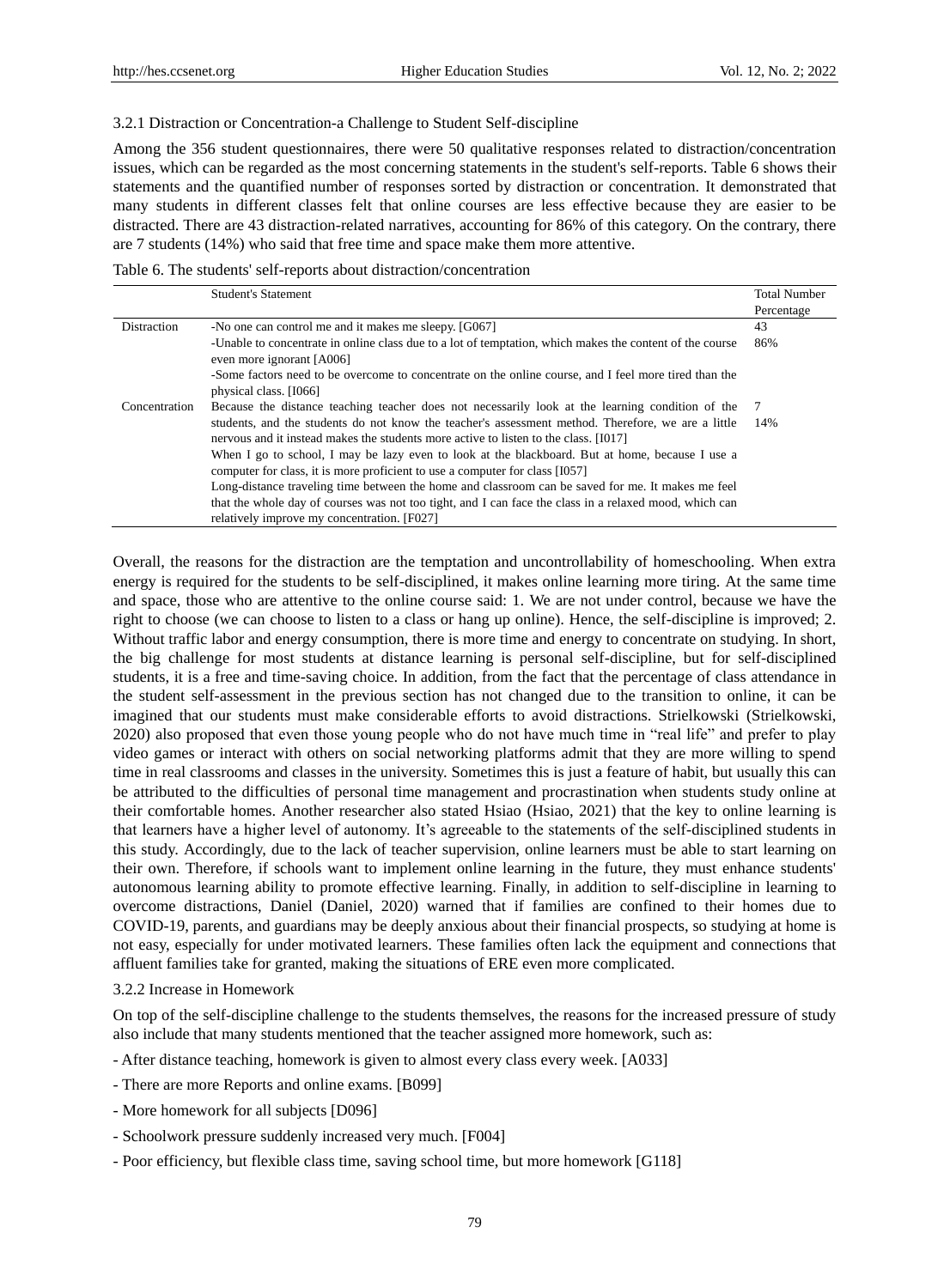The author's course did not have "excessive homework", but the distance teaching took place in the last six weeks of the semester, and there are more homework and assessment at the end of the semester usually. Does this make students feel more homework? Or is the student's feeling correct? Due to the sudden changes in the teaching method and the increased uncertainty, is it possible that the teachers assigned more homework to ensure the quality of teaching and strengthen the learning effect?

The author used the final department meeting held in the 19th week of the 109-2 semester. After describing that the students felt more homework and quizzes during the six-week long-distance semester, the author asked the teachers of the department through online voting: Did I give out more assignments? The answers were 18 Yes (64%) and 10 No (36%) replies. Therefore, the feeling of students is not vain. Indeed, more than half of the teachers require more homework and exercises in response to the needs of the teaching site. This is one message from a colleague.

- Yes, to encourage students to concentrate on learning (M11)

#### 3.2.3 Online Communication

Is it possible that there is a third reason why the pressure to ERE study increases is due to the sudden change in communication methods? This part of the students' text narrative is focused on asking questions. Similarly, most students mentioned that they found it more difficult, and there were very few outliers who felt benefited. The narratives related to the students' questions are organized in Table 7.

Table 7. Student self-reports related to online questioning

|            | <b>Student's Statement</b>                                                                                 | <b>Total Number</b> |
|------------|------------------------------------------------------------------------------------------------------------|---------------------|
|            |                                                                                                            | Percentage          |
| Difficulty | -It is difficult to tell what your problem is behind the screen. [A113]                                    | 25                  |
|            | -Some questions still need to be explained in person by the teacher for the students to understand [D003]  | 96%                 |
|            | -Nowadays, it is not easy to find a teacher. If you encounter a problem that is not easy to solve, you may |                     |
|            | mail the teacher, and the teacher still does not know what your problem exactly is. [G036]                 |                     |
| Easy-      | Because of distance teaching, I am more daring to ask questions. [G903]                                    |                     |
|            |                                                                                                            | 4%                  |

From the students' responses, most of them feel that communication has become difficult after being converted to online courses, but the author wants to clarify whether it has become difficult to ask questions, or whether we are not used to new communication methods? The difficulty of questioning listed in Table 7 is sometimes difficult to speak out clearly in a face-to-face situation. It is often necessary to clarify the key point back and forth several times usually for complex questions. What is the actual meaning of each other? And we often misunderstand, right? When the problem is inherently difficult to communicate, on top of a new online communication mode, does make the questioning even more difficult? However, this increased difficulty part is due to the inertia of our communication, or the software not easy to use and therefore cannot achieve the purpose of communication? After all, the words were spoken by the mouth and the hand-drawn diagrams in online communication are the same as face-to-face. Both can reach the other side. The major difference is our inability to adapt to a new way of communication.

Another difficulty with questioning is that the students can't respond in time:

- It's so troublesome that I can't get an immediate response when I have a question that I want to ask. [B079]

There are many negative responses to asking questions like this. Similarly, is the problem "unable to respond in time"? Or are teachers and students not used to "online interaction" yet? After all, online courses are synchronized. The situation should be taught and students present online together during class time. Or they can meet each other easily online without the limit of the locations where they are. It should be more possible to respond in a "timely" manner. What happened could be that the new options to ask questions offline are now "added". These options were not so popular in the past. Or even if there was a time difference in the discussion, it should not be a problem caused by online teaching. Because the time lag also existed in the previous classroom mode teaching.

In addition, some students do not think that asking questions is an obstacle to communication, but they miss the intangible part of communication in the real classroom:

- It's a bit unreal without a sense of presence. [A040]
- It's like taking a class with a robot. [B104]
- I feel emptiness when I can't see my classmates and teachers. [A068]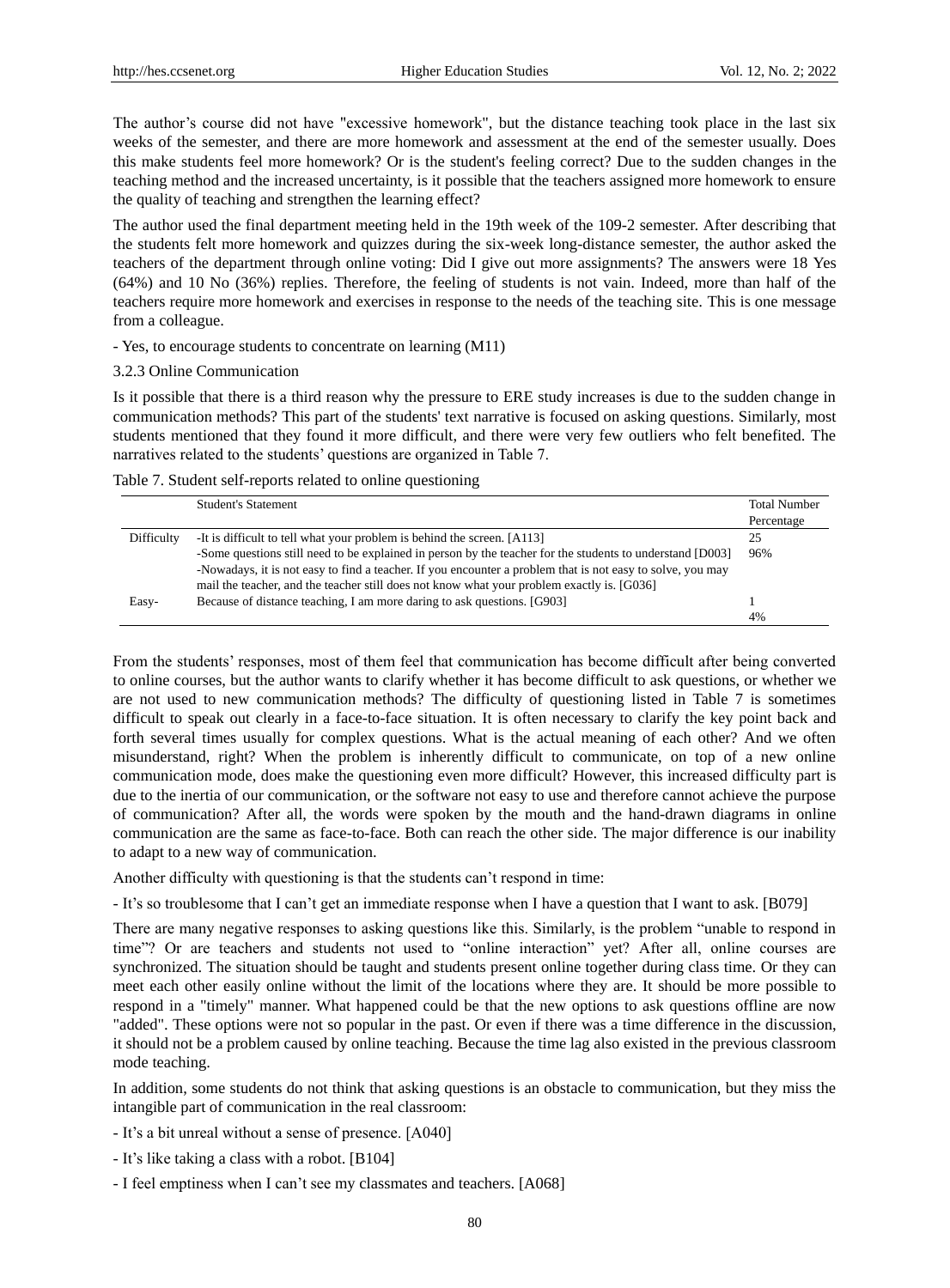#### -Very uneasy, uncertain [A003]

- I'm so lonely, I'm just laying in the room and staring at the screen. To be honest, I don't have much energy. Even though I listen to the class obediently, I always feel that something is missing. Apart from the teacher's class, there is only silence in my room. [I092]

A total of 18 students expressed similar content. Marek (2021) also warned in his research: Many students abandon online classrooms because they miss face-to-face conversations and learning in a classroom environment and are eager for a campus social environment.

The finding of asking questions online is that a few people were more daring to ask and participate, and they were benefited from the ERE; but for those who hesitated to ask, they would find that their 3D colorful learning life was reduced to a 2D screen. Many senses used in the past classroom were blocked, including eye contact, physical messages (yawning, playing with mobile phones). In addition, the teacher usually stopped to confirm whether the students understand the teaching materials and need any assistance. Right now, the students can only miss these silent communications and care. Next, in the past, the on-site teacher would take the initiative to walk off the podium and talk with the students when they sensed the students' problems or troubles. The online mode makes it the instructors harder to care for the students freely; nevertheless, the students are still passive and hesitant as usual. As a result, the responsibility of learning indeed would fall on the students themselves.

## **4. Summary**

COVID-19 has a global impact. Taiwan is fortunate to be able to operate normally in a "parallel space-time" approach in 2020, but unexpectedly the epidemic got out of control in 2021, allowing the entire society to enter a new mode of life that has never been experienced by the epidemic. The impact was in all aspects, and it is difficult to assess in a short period. Under the authorization of the Ministry of Education, the university stopped attending physical classes at school, and fully entered the online learning mode under the condition of suspension of classes without suspension of learning and handled course teaching and evaluation methods flexibly and diversely. The transformation from traditional classroom learning to distance learning is one of the largest higher education experiments in Taiwan. In this way, this study used the author's teaching department as a sample to explore the changes that have occurred in the higher education scene during the COVID-19 pandemic and university lockdowns, revealing the perspectives of students, and understanding their preferences for emergency distance education and worry. To understand the situation, in this study, 11 courses were surveyed to reveal the actual situation of teaching and online learning in the virtual teaching site. The study found that the statistical results of the quantitative questions of the students' opinions in the six-week distance learning showed that the overall satisfaction is medium to high. Among the five major aspects, the most satisfactory order for students is teaching resources, synchronous remote teaching, final assessment, learning effectiveness, and school equipment resources. Secondly, their "semester final grades" were only correlated with the "percentage of the lecture attention." And the percentage of students' self-assessed lecture attention dropped only from 78% of physical courses to 77% of online courses. From the qualitative response, the sudden implementation of six-week distance teaching is ostensibly free and liberating. Soon most students discovered that learning pressure is increasing. Factors include easy distraction at-home study, increased homework, and difficulty of online communication.

## **5. Suggestion**

The research results showed that even the students have mastered the skills for distance teaching after the six weeks of distance teaching. However, due to the limitations of communication and hardware and software conditions, they still hope to return to familiar and reliable physical teaching. However, this may be the result of their old "habit", and everyone felt that "this is just a transition period". Because of the endless pandemic, is it possible that the "transition" gradually becomes the new norm? And everyone needs to learn or teach in this new way. After a long period of online learning, is it possible that teachers and students may become accustomed to the online style and no longer think that physical courses are a better way?

In addition, distance has the unmatched advantages of physical courses, such as effectiveness (you can review videos for review or learn at your own comfortable speed, space, and time), convenience (no traffic, easy, and time-saving), etc., After everyone has experienced these time- and labor-saving experiences, some things cannot be returned! After the throes of the epidemic, the trend to integrate the advantages of online learning into mainstream education will intensify, which will be beneficial for students and the development of higher education. As a result, universities, faculties, and students should be better prepared to meet the new generation of teaching and learning.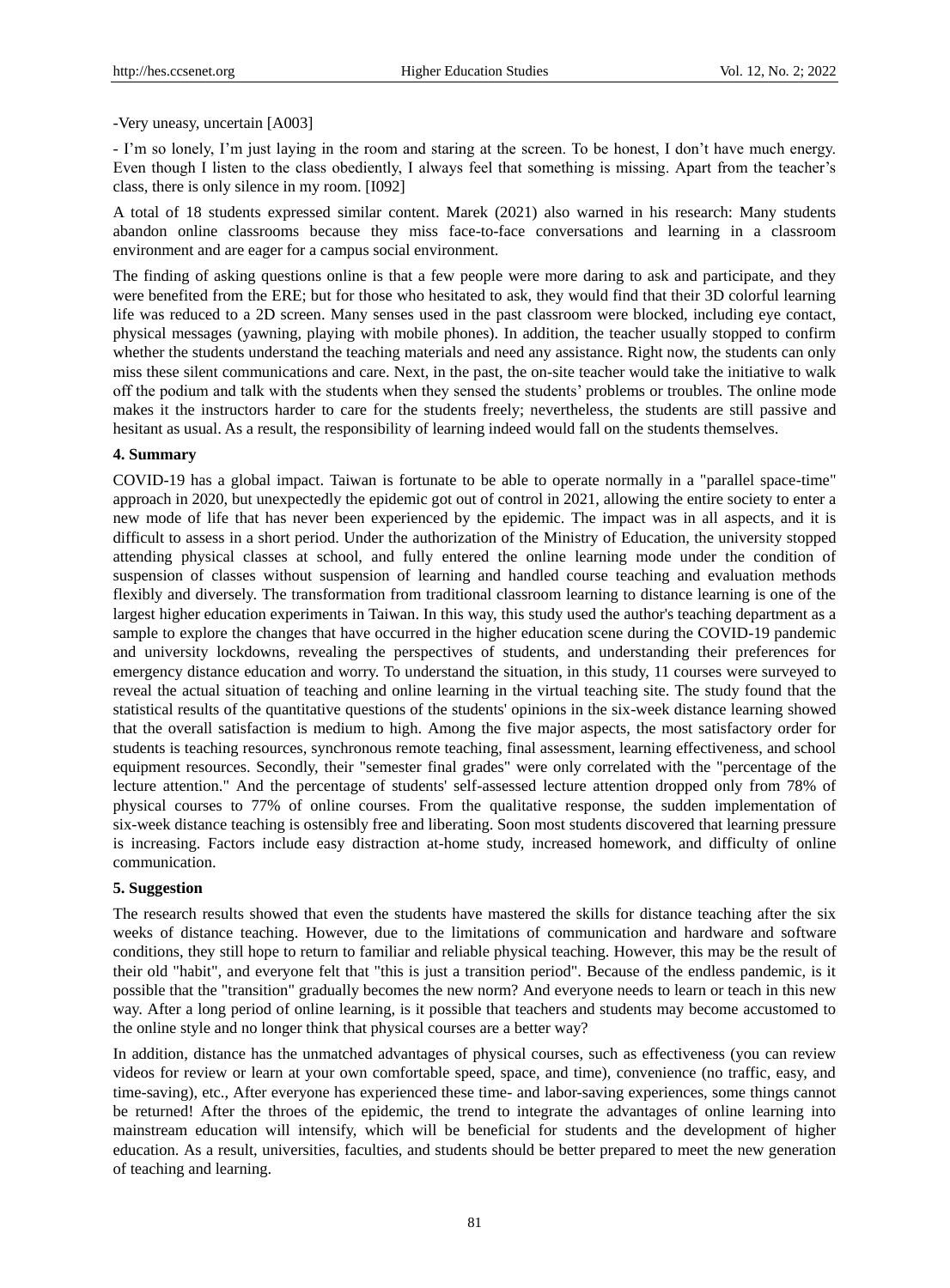Next, according to the qualitative results of students' opinions, whether the issue is about distraction or concentration, online questioning, and other topics, most students felt that online learning is more difficult, but a few participants felt beneficial. Under the same teachers, teaching materials, and lecture methods, the participants have the opposite learning effects. Is the key to causing the different results in the environment, or the personal abilities and attitudes?

Of course, the sudden change in the way of course teaching due to the epidemic has indeed caused everyone's anxiety, especially the more vulnerable, the more likely they become the direct victims of the impact. This is a social reality that cannot be ignored. But these are the minority of our students who need special care and assistance, like the 6% of the participants who can only utilize the cellular phone to attend the online course. For the rest of the majority, if this change becomes a new routine, should we continue to complain about the loss of learning effectiveness caused by distance? Or should we change ourselves and embrace the new benefits that online learning can provide to increase self-competitiveness? Some recommendations to the college students to prepare themselves from the inner attitude are provided below.

- (1) Recognize power and responsibility of being a student: The autonomy of the online class is returned to the hands of the students. Initially, it seems to be free especially for those who are reluctant to participate in the course activity. Nevertheless, when the autonomy and power come to the online students, more responsibility is back to themselves too. The learning will not be easier, because of hiding and no teacher to supervise you.
- (2) Improve self-discipline: Students must have sufficient autonomous learning ability before they are allowed to learn online (Hsiao, 2021). Otherwise, the advantages of distance will not be achieved, but the learners will suffer first.

#### **Acknowledgments**

The authors would like to thank the financial support from the Ministry of Education, Republic of China, Taiwan (Contract number: PEE1100841).

#### **References**

- Adnan, M., & Anwar, K. (2020). Online Learning amid the COVID-19 Pandemic: Students' Perspectives. *Online Submission, 2*(1), 45-51. https://doi.org/10.33902/JPSP.2020261309
- Almuraqab, N. A. S. (2020). Shall universities at the UAE continue distance learning after the COVID-19 pandemic? Revealing students' perspective. *Social Science Research Network*.
- Alvarez Jr, A. V. (2020). The phenomenon of learning at a distance through emergency remote teaching amidst the pandemic crisis. *Asian Journal of Distance Education, 15*(1), 144-153.
- Aristovnik, A., Keržič, D., Ravšelj, D., Tomaževič, N., & Umek, L. (2020). Impacts of the COVID-19 pandemic on life of higher education students: A global perspective. *Sustainability, 12*(20), 8438. https://doi.org/10.3390/su12208438
- Arora, A. K., & Srinivasan, R. (2020). Impact of pandemic COVID-19 on the teaching-learning process: A study of higher education teachers. *Prabandhan: Indian journal of management, 13*(4), 43-56. https://doi.org/10.17010/pijom/2020/v13i4/151825
- Daniel, J. (2020). Education and the COVID-19 pandemic. *Prospects, 49*(1), 91-96. https://doi.org/10.1007/s11125-020-09464-3
- Elfirdoussi, S., Lachgar, M., Kabaili, H., Rochdi, A., Goujdami, D., & El Firdoussi, L. (2020). Assessing distance learning in higher education during the COVID-19 pandemic. *Education Research International, 2020*. https://doi.org/10.1155/2020/8890633
- Hodges, C., Stephanie Moore, Barb Lockee, Trust, T., & Bond, A. (2020). *The Difference between Emergency Remote Teaching and Online Learning Charles*. Retrieved from https://er.educause.edu/articles/2020/3/the-difference-between-emergency-remote-teaching-and-online-learn ing
- Hsiao, Y.-C. (2021). Impacts of course type and student gender on distance learning performance: A case study in Taiwan. *Education and Information Technologies, 26*, 6807-6822. https://doi.org/10.1007/s10639-021-10538-8
- Lassoued, Z., Alhendawi, M., & Bashitialshaaer, R. (2020). An exploratory study of the obstacles for achieving quality in distance learning during the COVID-19 pandemic. *Education Sciences, 10*(9), 232.